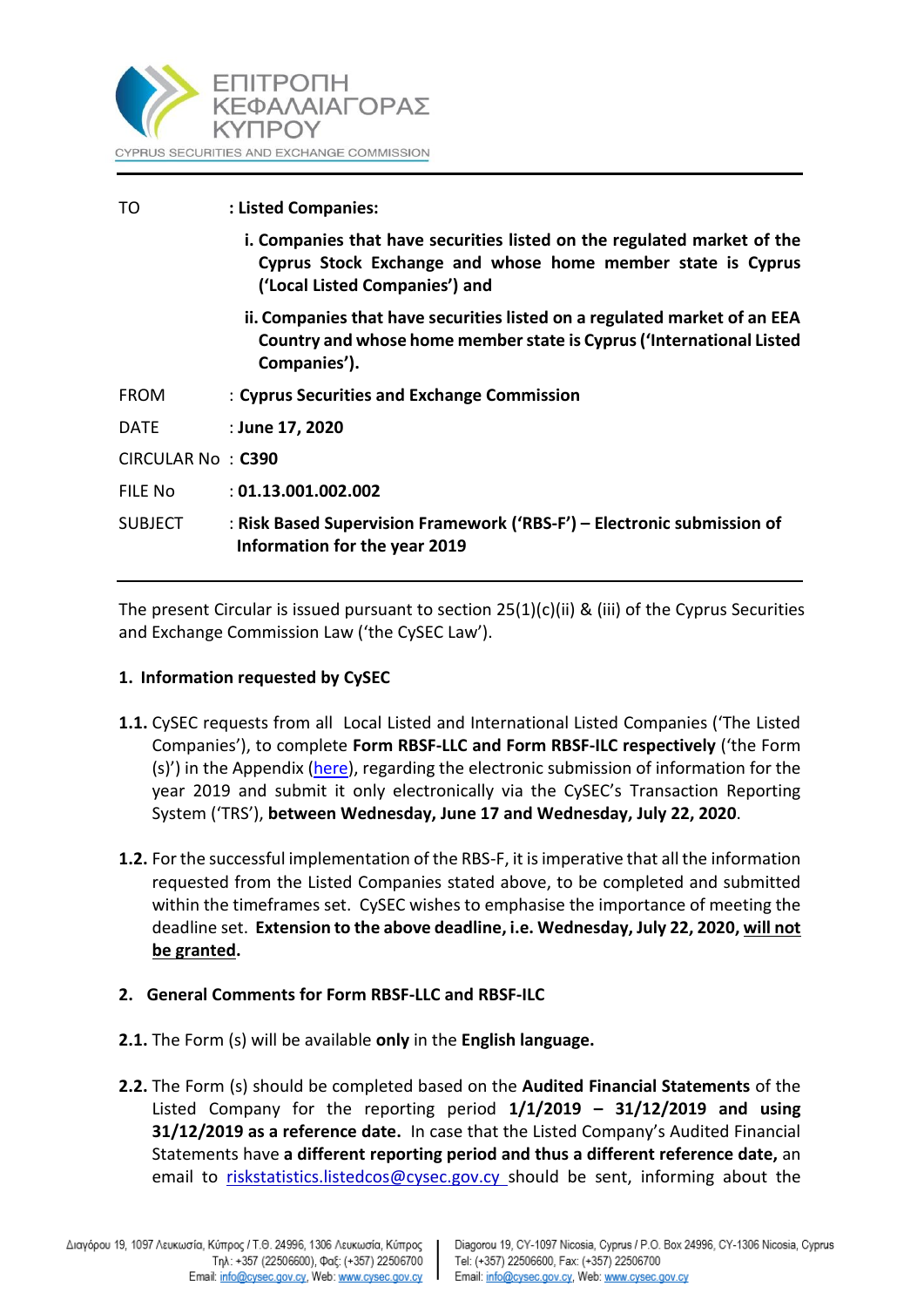Listed Company's different reporting period and requesting assistance as to how to complete the Form (s).

**2.3.** Amounts should be reported in Euro **(€)** (this is also indicated as the reporting currency in 'General Info' of the Form (s)). If the Listed Company's Financial Statements are prepared in a currency other than Euro, the exchange rate provided at the following link should be used, in order to translate the amounts in Euro:

[www.ecb.int/stats/exchange/eurofxref/html/index.en.html#downloads](http://www.ecb.int/stats/exchange/eurofxref/html/index.en.html#downloads) under 'All bilateral exchange rates times series' with the frequency 'Daily', as at the reference date.

The table below provides the actual exchange rates that should be used, in case that the Audited Financial Statements are prepared in the following currencies:

| 1Euro to                    |         | (Exchange rate as at 31/12/20XX) |
|-----------------------------|---------|----------------------------------|
| <b>Currency used in F.S</b> | 2019    | 2018                             |
| <b>GBP-Pound Sterlin</b>    | 0,85080 | 0,89453                          |
| USD- US dollar              | 1,1234  | 1,1450                           |

- **2.4.** Amounts **should not** be reported in abbreviations i.e. in thousands ('000) or in millions ('000.000).
- **2.5.** The Form (s) have to be submitted to CySEC as described in Section 5 below, **from Wednesday, June 17 until Wednesday, July 22, 2020.**

# **3. Method of creating, signing and submitting the Form (s) to CySEC**

After populating the required Excel fields in the Form (s), the Listed Companies should name their Excel file in accordance to the following naming convention:

| Local Listed Companies:         | TRS username yyyymmdd RBSF-LLC |
|---------------------------------|--------------------------------|
| International Listed Companies: | TRS username yyyymmdd RBSF-ILC |

The information below explains the naming convention:

- 1. **TRS username -** This codification should be entered in capital letters and it is exactly the same as the CySEC Portal Username (See Circular C200 for explanation).
- 2. **yyyymmdd** this denotes the end of the reporting period of the Form (s). In this case the Form(s) should have a 20191231 format. Future Forms will have different reporting periods. In case of different reporting period, please refer to Section 2.2 above.
- 3. **RBSF-LLC** this is the coding of the Form RBSF-LLC that remains unchanged and should be inserted exactly as it appears. Your attention is drawn to the fact that coding is a bit different from the name of the Form.

 $\mathbf{I}$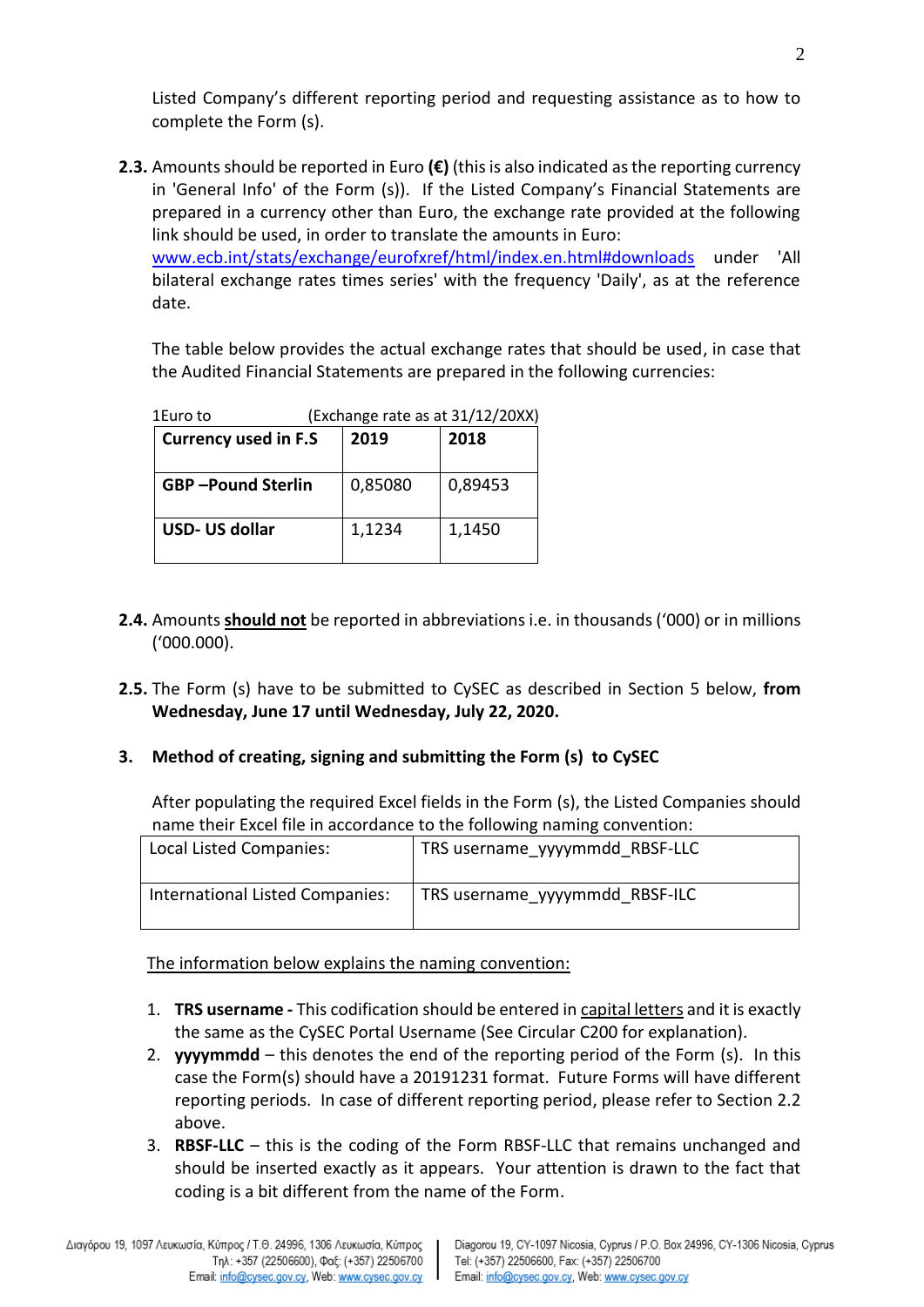**RBSF-ILC** – this is the coding of the Form RBSF-ILC that remains unchanged and should be inserted exactly as it appears. Your attention is drawn to the fact that coding is a bit different from the name of the Form.

4. **The Excel® must be of 2007 version and onwards**. Excel will add the extension .xlsx as soon as it is saved. This extension should not under any circumstances be inserted manually.

Τhe fully completed excel form, which should be named based on the instructions explained in the paragraph above, must be submitted only electronically through the Transaction Reporting System ('TRS System'), within the timeframes set.

The steps that will have to be followed for the successful submission of the Form (s), can be found [here](https://www.cysec.gov.cy/en-GB/entities/digital-signature/TRS-User-Manual/).

### **4. Successful submission**

- **4.1.** Successful submission, is considered only if the Listed Companies submit successfully the Form (s) through the TRS System and receive the positive feedback file, that is dispatched on the Outgoing folder of the TRS System.
- **4.2.** CySEC emphasises the importance of meeting the deadline of **July 22, 2020, and stresses that NO extension will be granted.**
- **4.3. Failure to promptly and duly comply with the above will bear the administrative penalties of section 37(5) of the CySEC Law.**

| <b>Dates</b>                        | Task                                                                                                         |
|-------------------------------------|--------------------------------------------------------------------------------------------------------------|
| June 17 2020                        | The Listed Companies can start submitting the digitally<br>signed Form (s) to the CySEC's TRS system.        |
| From June 17 until July<br>13, 2020 | The Listed Companies can submit any queries that they<br>have for this Circular and the Appendices attached. |
| <b>July 22 2020</b>                 | Deadline for submitting the Form (s) duly completed.                                                         |

### **5. Important Dates Summarised**

### **6. Support**

### **6.1. Queries on how to complete the fields**

Should you have any queries on the completion of the fields of **Form RBSF-LLC and RBSF-ILC**, please submit them **primarily** in writing by sending an email to the address [riskstatistics.listedcos@cysec.gov.cy](mailto:riskstatistics.listedcos@cysec.gov.cy) **until July 13, 2020** with subject **'RBS-F Listed companies 2019'** or by phone on 22-506600 and then selecting the option 6 and then 2.

 $\mathbf{I}$